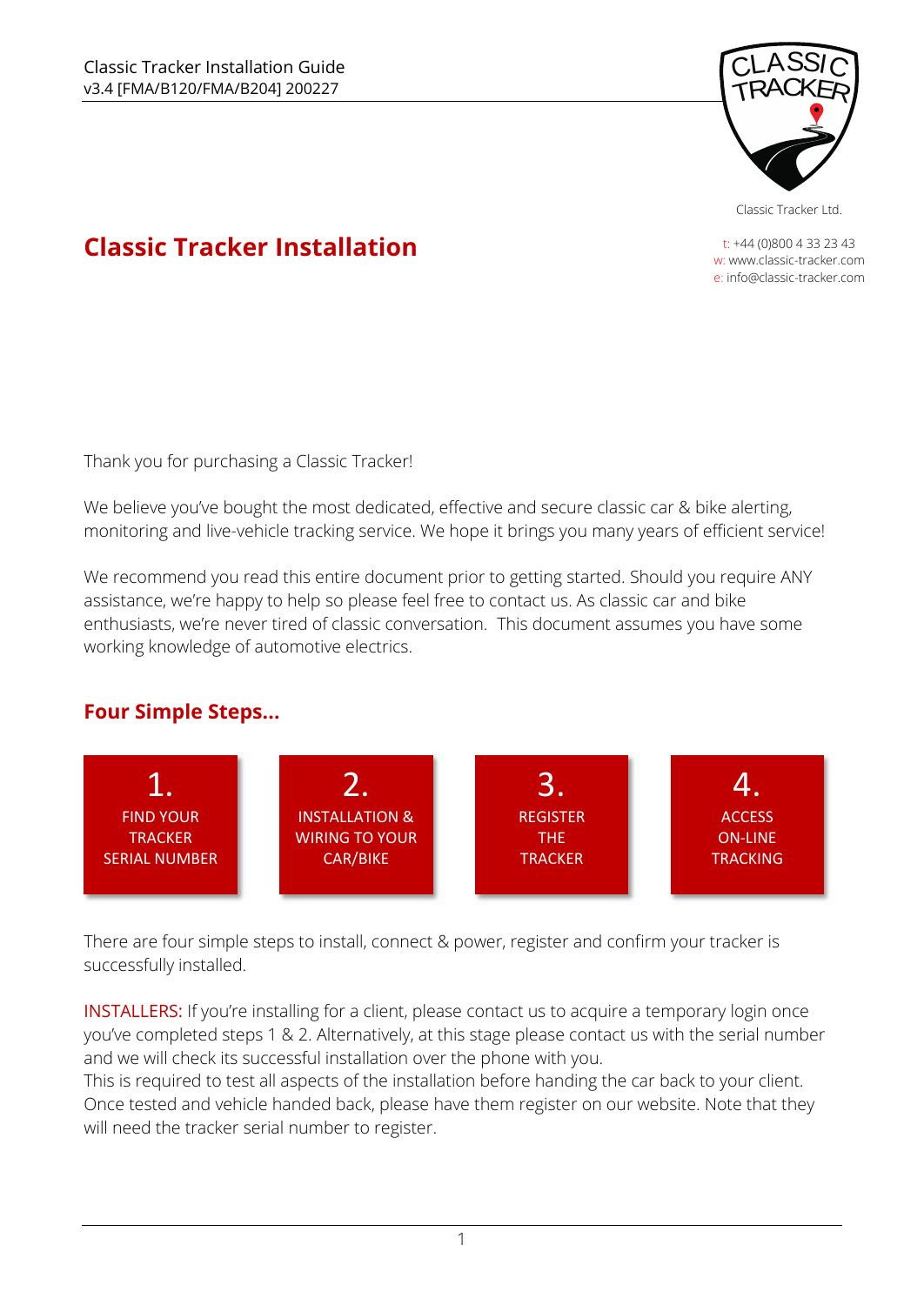

#### **FIND YOUR TRACKER SERIAL NUMBER**

Please make a note of the serial number, which is found on the tracker and packaging box. You will need this later when registering your tracker on our website.

Tracker Serial Number:



#### **INSTALLATION & WIRING TO YOUR CAR/BIKE**

#### TRACKER-UNIT INSTALLATION:

Please consider 'test-mounting' the powered tracker prior to final fitment where you can see the two LEDs (light-emitting diodes) on the device. Ensure the vehicle is outside with an unobstructed view of the sky and that the vehicle ignition is on. Both GPS and GSM can take several minutes to acquire a signal.

There are two types of tracker available: Standard-WIRED and IP67-WIRED (waterproof). The first has a separate, pluggable cable assembly, the latter has an integral wiring harness. Either assembly is designed to be able to fit into your vehicle without making significant changes to the vehiclewiring. The Standard-WIRED has a plug that plugs into the tracker unit itself. It is designed this way in case you wish to remove the tracker without disturbing the supplied wiring loom following installation. The tracker unit should be installed securely, ideally in a covert location with the 'a view to the sky'.

The Classic Tracker has internal GPS and GSM antennae. The device should be mounted with the sticker facing open sky.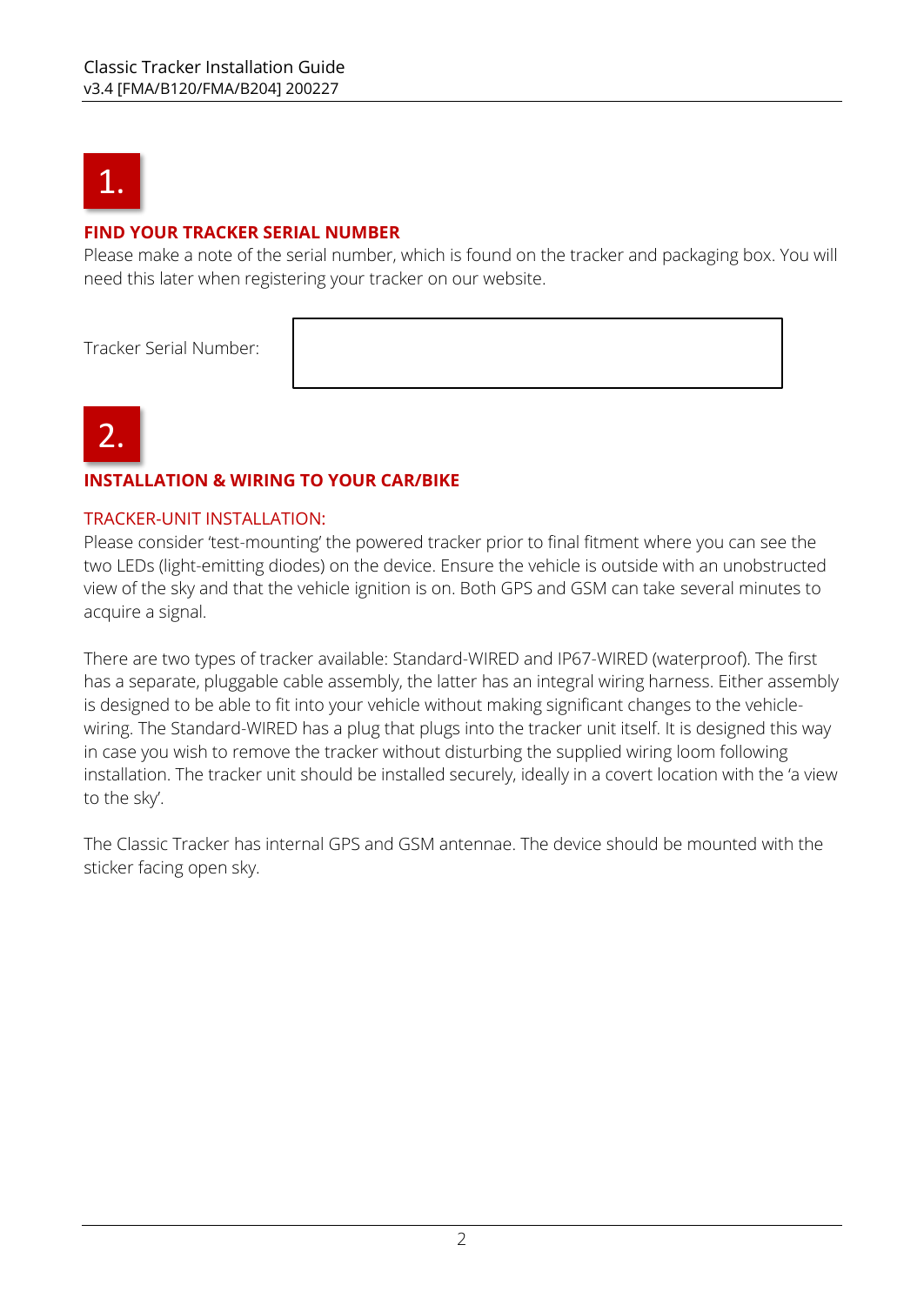#### COVERT LOCATION

- For cars, we recommend two places; either within a bulkhead cavity hidden in the front dashboard, or alternatively in the rear of the vehicle hidden immediately beneath the rearparcel shelf. In either case locate the tracker covertly, ensuring that the upper-side of the unit sits just beneath the underside of the dash-top/ parcel shelf.
- For motorcycles, within any cowling or covers protecting the frame of the bike. Although the motorcycle version of the Classic Tracker is IP67 rated (waterproof) we advise against installing anywhere near where water collects (e.g. mudguard enclosures). Worth noting that many saddles are manufactured with an internal metal frame/mesh. Therefore mounting immediately beneath the saddle is not necessarily recommended.

You can, of course, locate the tracker wherever you wish to make it difficult for the would-be-thief to find. Ideally the tracker should have little, or no, metal *immediately* above it to prevent its ability to receive GPS signals. Note that the tracker will still operate within the steel/metal fabrication of your car.

When finding the ideal place for your vehicle, consider how you will route the cable assembly to Permanent LIVE, NEUTRAL and SWITCHED IGNITION and Remote IMMOBILISER.

## **CABLE WIRING**

IMPORTANT! Disconnect the main battery from your vehicle whilst connecting the tracker's wiring loom to your vehicles power supply.

The wiring loom supplied with the Classic Tracker contains multiple cables. The tracker only requires three connections to provide full service. A fourth cable should be used when connecting the optional Remote IMMOBILISER.

#### **IMPORTANT: The earlier 2017 WIRED IP67 (Waterproof) versions of the Wired tracker have different colour schemes. For clarification, if you purchased your WIRED-IP67 Classic Tracker in 2017, then follow the 2017 instructions below.**

If in any doubt, please contact us prior to connection: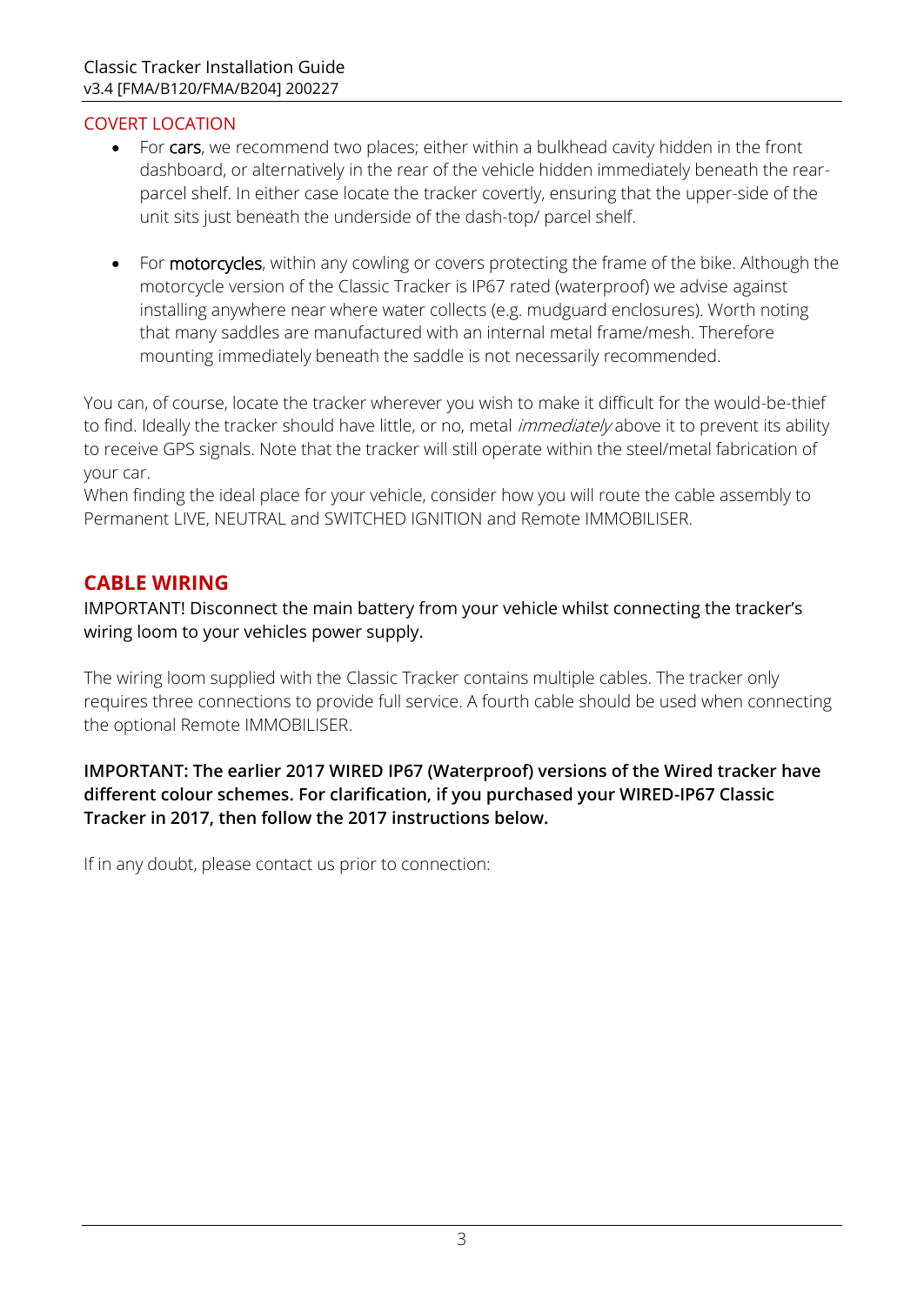## **Connection Scheme**

| Standard-WIRED                     | WIRED-IP67<br>(Waterproof)         | 2017 WIRED-IP67<br>(Waterproof) | <b>Connection Scheme</b>                                                                                                          |
|------------------------------------|------------------------------------|---------------------------------|-----------------------------------------------------------------------------------------------------------------------------------|
|                                    |                                    |                                 |                                                                                                                                   |
| <b>RED</b>                         | <b>RED</b>                         | <b>RED</b>                      | This should be connected to<br>+12V /permanent live                                                                               |
| <b>BLACK</b>                       | <b>BLACK</b>                       | <b>BLUE</b>                     | This should be connected to<br>0V/Ground                                                                                          |
| <b>YELLOW</b>                      | <b>YELLOW</b>                      | <b>YELLOW</b>                   | This should be connected to<br>+12V Switched Ignition.                                                                            |
| <b>WHITE with Orange</b><br>tracer | <b>WHITE with Orange</b><br>tracer | <b>WHITE</b>                    | Connects to optional<br>Immobiliser relay. Please refer<br>to Optional External<br>Immobiliser section later in this<br>document. |

#### Battery Isolators

When installing the tracker where a battery isolator is present, simply connect the red tracker wire 'battery side' to maintain a permanent supply to the tracker. All our trackers deploy advanced power management which reduces the amount of current drawn by the tracker, which ensures we do not run your car battery flat (~10mA in sleep mode).

PLEASE SEE SEPARATE SECTION FOR WIRING INTO A POSITIVE-EARTH VEHICLE.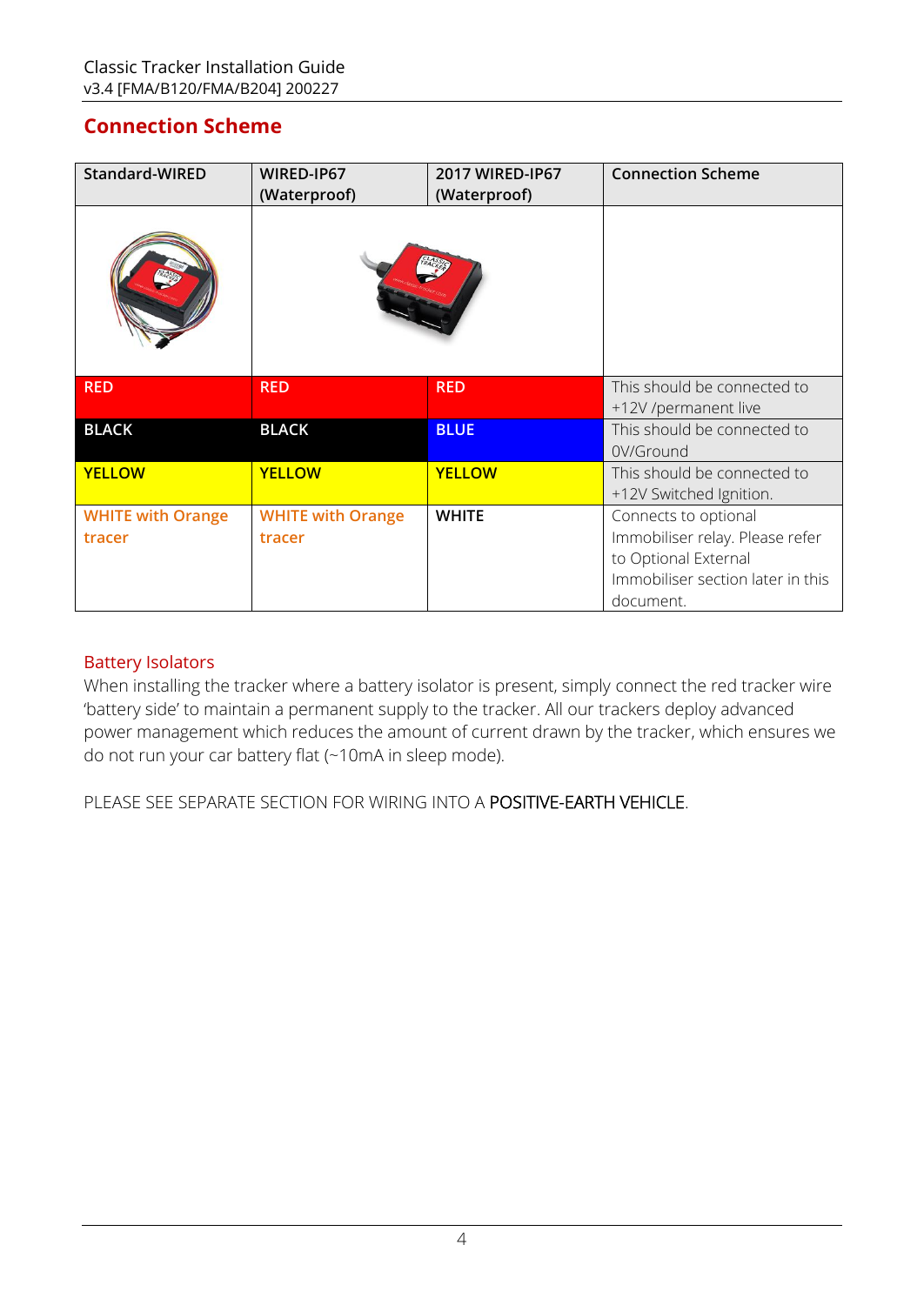## **OPTIONAL EXTERNAL IMMOBILSER**

It is possible to use the Classic Tracker; Standard-WIRED or IP67-WIRED (Waterproof) to immobilise the vehicle via disconnection of either ignition or electric fuel pump. Alternatively, the digital control can be used to affect any powered device installed to the vehicle (e.g. sound the horn). By connecting a supplied and approved relay, the Classic Tracker can be configured to operate as an engine immobiliser by remotely interrupting (cutting) the vehicle ignition circuit or the 12V supply to an electric fuel pump.

Worth knowing that the following wiring diagrams will maintain your vehicle's standard wiring scheme. When the remote immobiliser function is enabled (via the app or web portal), the circuit is 'opened' or 'broken'. Therefore, in the unlikely event of tracker or immobiliser failure, your vehicle is still entirely usable.

For the sake of clarity, the GREEN cables featured in the following diagrams refer to your vehicle wiring.

#### Upgrading an existing installation

If you are adding this to an existing Classic Tracker, we may need to reprogram the tracker over the air (remotely) to enable the digital output controls. If you feel this is the case, please do not hesitate to contact us. For those adding the Immobiliser Pack to a IP67-WIRED variant of Classic Tracker, you will need to cut-back the sheath of the outer-cable to reveal the required white cable.



## **Connection Scheme – Standard WIRED**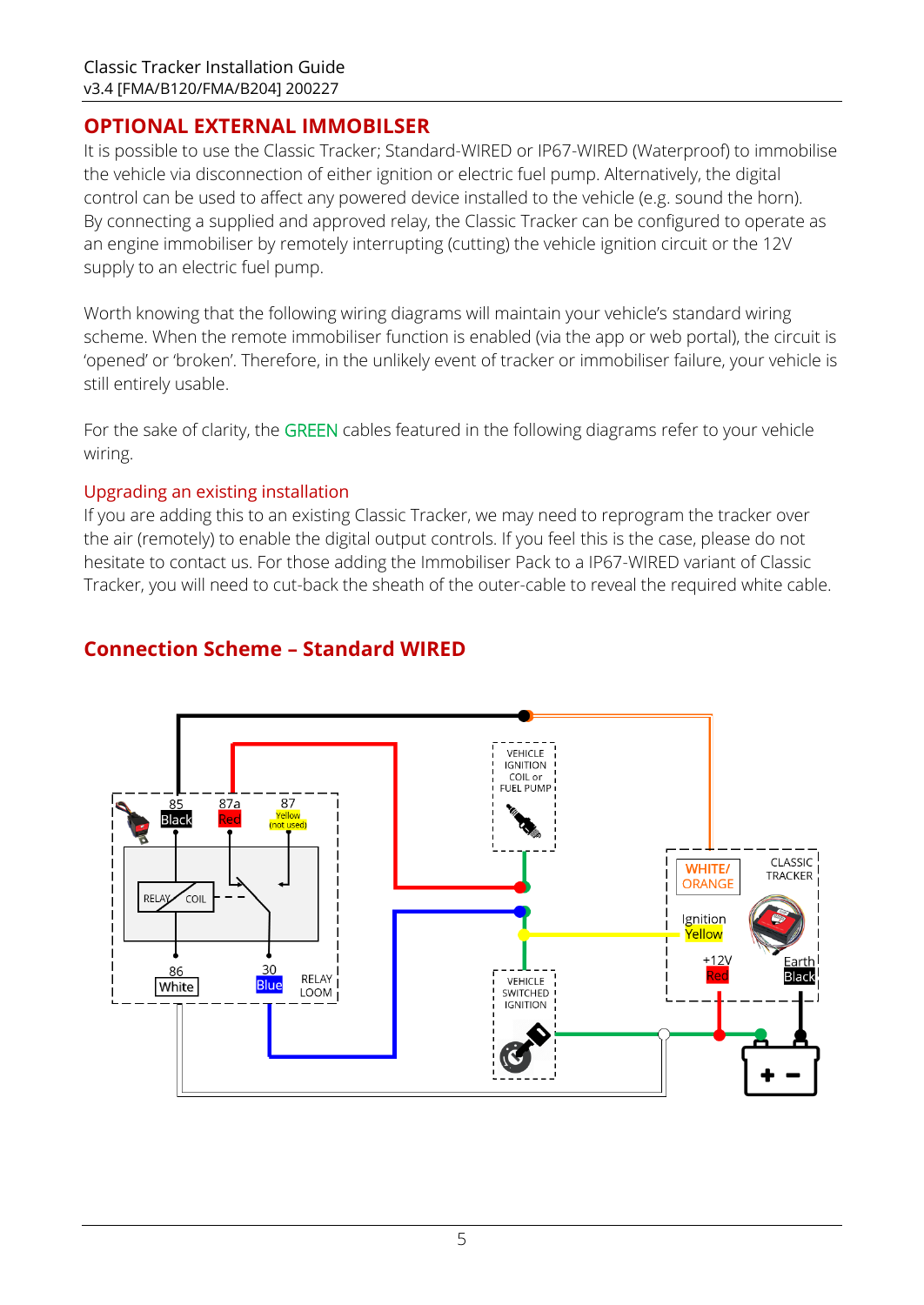## **Connection Scheme –IP67 WIRED (Waterproof)**

(Purchased in 2018> model)



## **Connection Scheme –IP67 WIRED (Waterproof)**

(Purchased in 2016-2017 model)

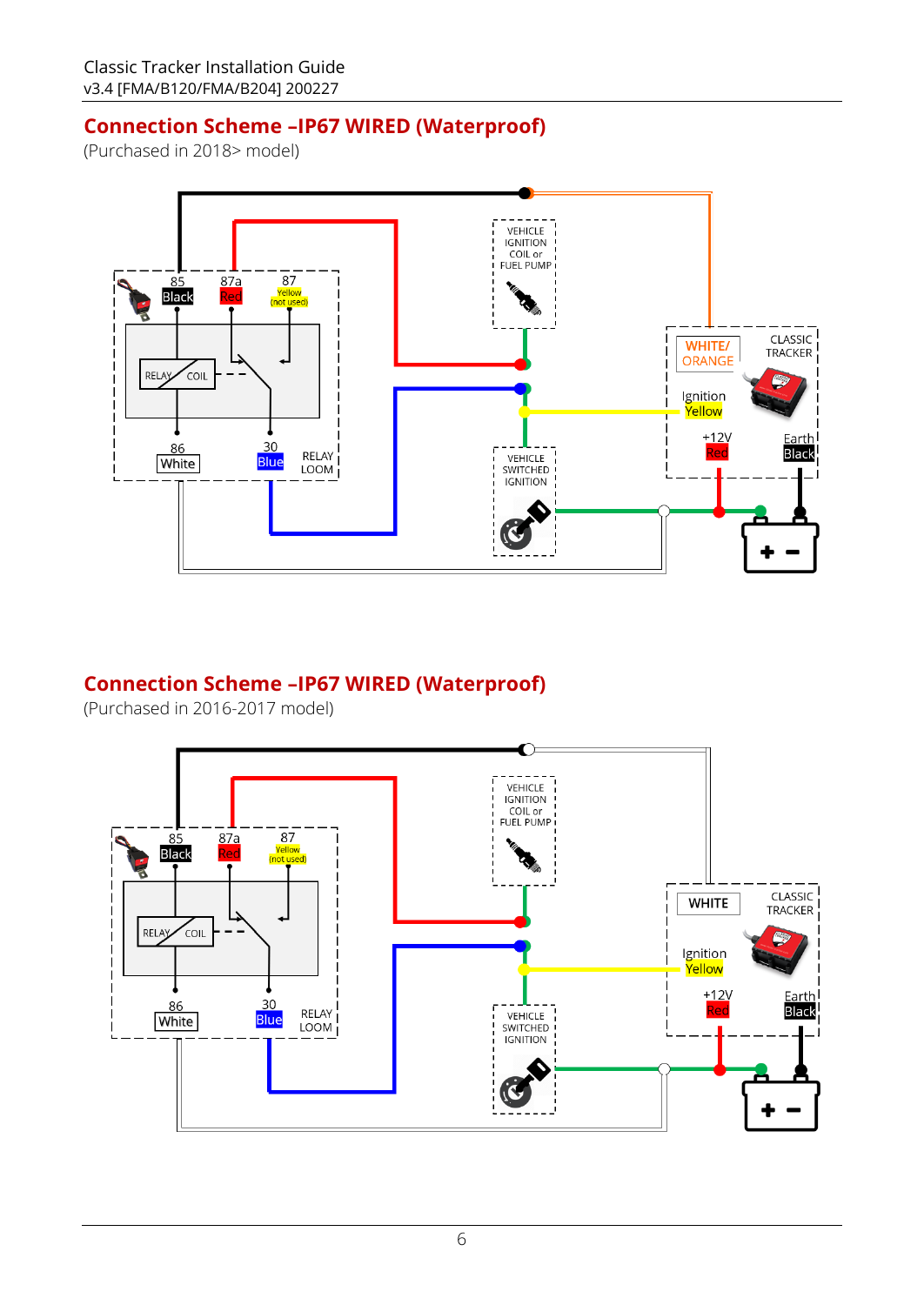## **POSITIVE EARTH VEHICLES**

All variants of Classic Tracker require connection to a negative earth wiring scheme i.e. +12V supply to the positive and 0V to negative connections. However, this does not mean that the tracker will not function in a positive earth vehicle.

An additional automotive grade relay will be required to install into a positive-earth vehicle; identical to the immobiliser relay supplied with your Classic Tracker bundle.

The principle of operation involves the creation of an ignition-switched +12V line using the second relay (RELAY1). When the vehicle ignition is switched on the yellow tracker cable needs a +12V to recognise when the ignition is switched on. This is provided by the yellow cable of RELAY1 wiring loom, as the RELAY1 coil is powered with the vehicle ignition switched on.



#### POSITIVE EARTH WIRING SCHEME - Standard WIRED or IP67 (Waterproof) Tracker

RELAY2 is use as the immobiliser relay controlled by the Classic Tracker web/app login.

IMPORTANT: When installing a Classic Tracker into a POSITIVE EARTH vehicle, please run an entirely separate and electrically-isolated 'inverted' supply from the vehicle battery. i.e. From the vehicle battery, a red +12V and a black 'ground' cable to supply the negative connections.

#### PLEASE ENSURE THAT THIS CIRCUIT IS ENTIRELY ELECTRICALLY ISOLATED FROM YOUR POSITIVE EARTH CHASSIS AND ELECTRICAL SYSTEM.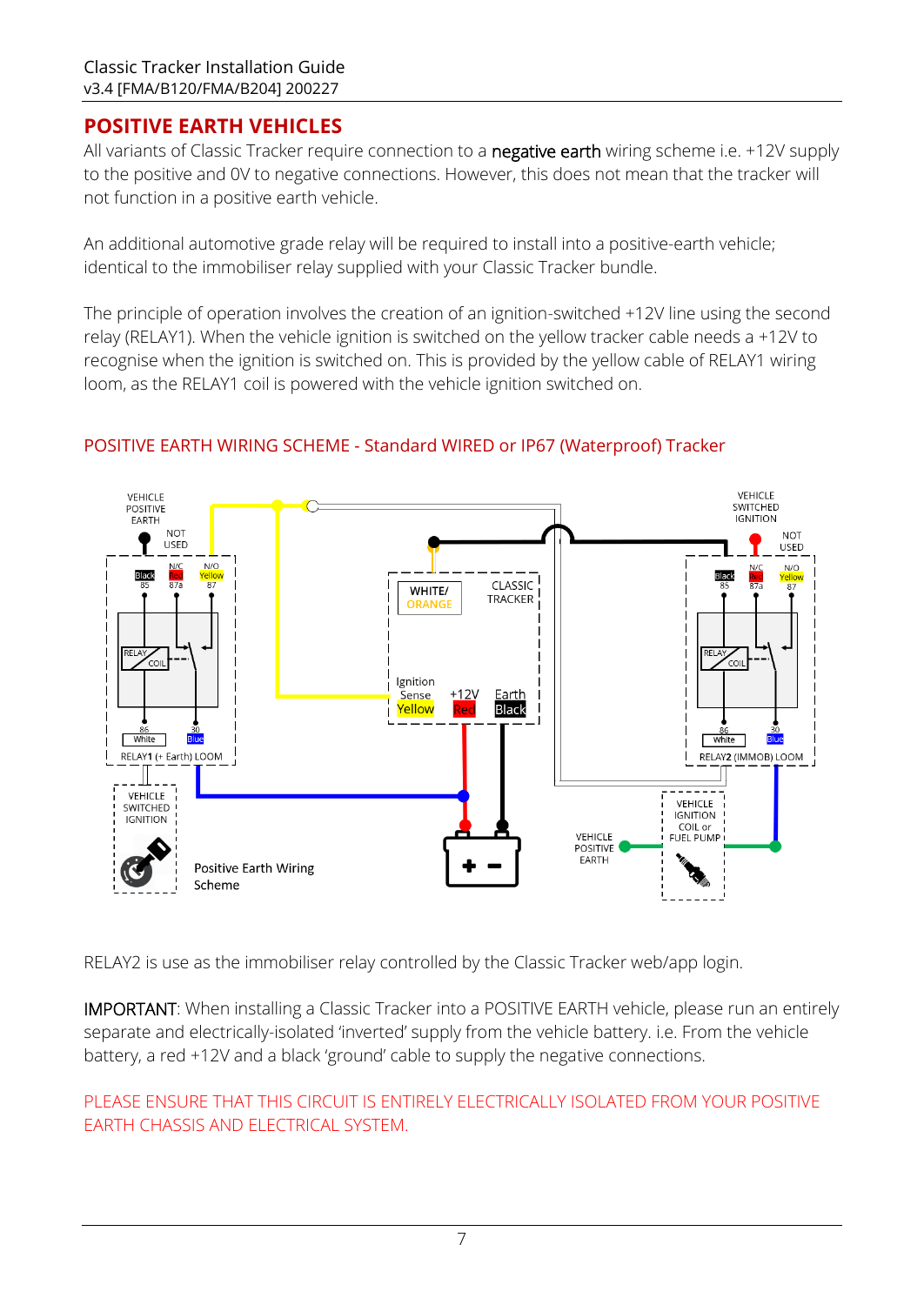## **Remotely Operating the Immobiliser**

Once fully connected, the remote switching can be affected from either the web login or when logged into the mobile app as follows.

Note that tracker STATUS needs to be either Green or Blue to operate the switch. To preserve the vehicle battery which powers the tracker, the tracker enters a GPS sleep mode after 5 mins of switching off the vehicle ignition, and without any movement to the vehicle. The vehicle immediately comes out of GPS-sleep when ignition is sensed, or the vehicle is moved.

| Location is fixed, device is online                                                                         | Has GSM, Has GPS |
|-------------------------------------------------------------------------------------------------------------|------------------|
| Location is not fixed, out of date or device is online but entered   Has GSM, No GPS<br>into GPS sleep mode |                  |
|                                                                                                             |                  |
| Device is offline having entered into battery preservation mode.   No GSM, No GPS                           |                  |

Please note the immediacy of the time to switch is very much subject to both the availability and quality of the GSM connection to the tracker.

#### WEB Portal

On the widget section on the lower portion of the screen, find the 'Outputs' section and simply slide the slide the switch number '1' to the on position:

| $Off =$ | Outputs                      | 33 minutes ago |
|---------|------------------------------|----------------|
|         | Outputs<br>$\ddot{\text{o}}$ | Now            |
| Οn      |                              |                |

When switched to 'ON', the relay switched-circuit is open (vehicle immobilised).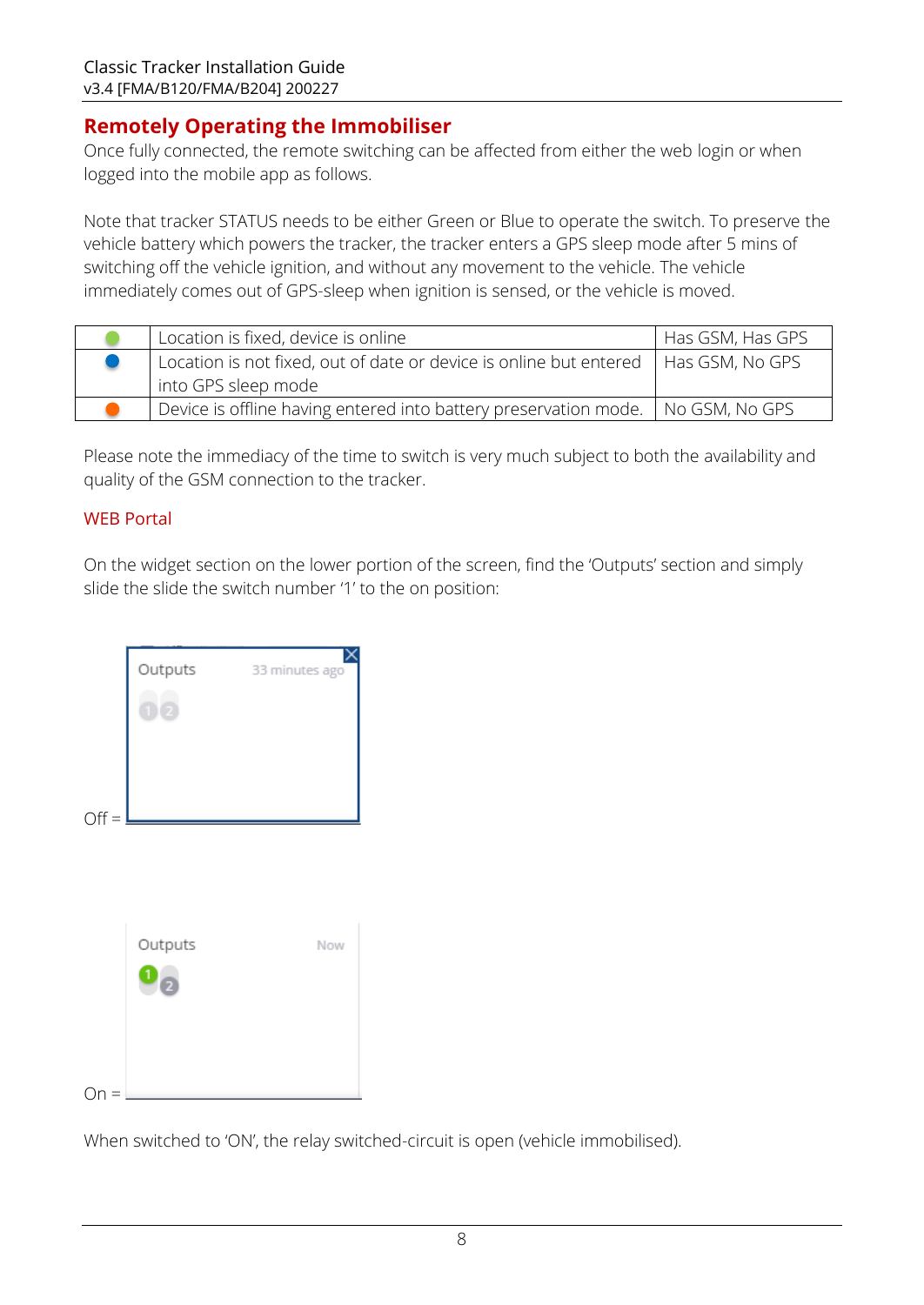#### **Mobile App (X-GPS-Monitor) – Remote Control**

Similarly, for the mobile app, find the asset or vehicle you wish to control, hit the 'i' button at the top then scroll down to 'Outputs' section. Then simply slide the "Output #1" switch on or off to enable the relay switching:

#### Apple iOS and the Coogle Android



When switched to 'ON', the relay switched-circuit is open (vehicle immobilised).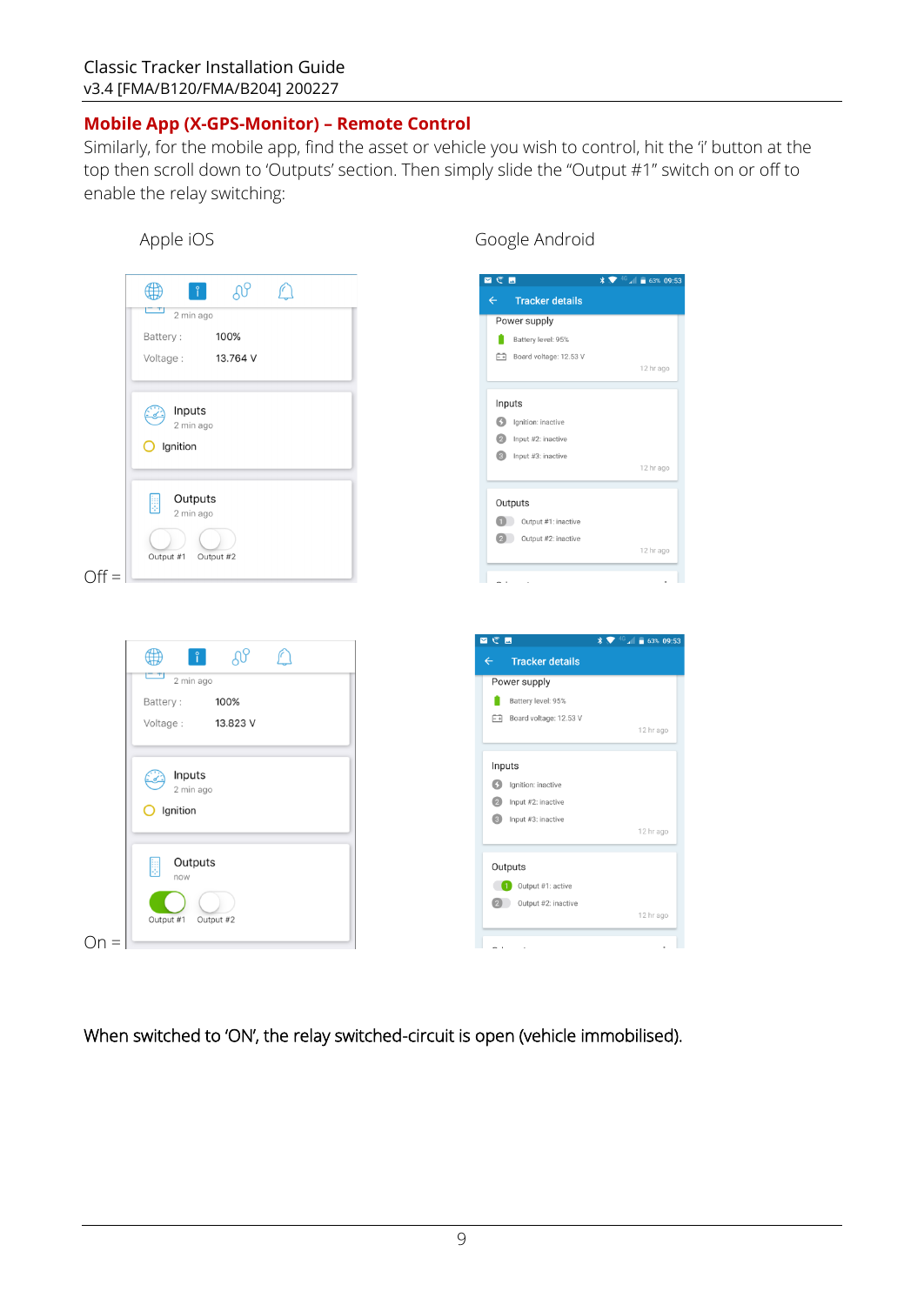All remaining cables are for the connection of additional functions to the tracker and are presently disabled.

Once the wiring assembly has been installed, next plug the tracker unit in to the loom (if appropriate for your model of tracker).

You may now reconnect your vehicles' battery. Having now applied power to the Classic Tracker, you should see a pair of LEDs (light-emitting-diodes) gently flashing as the tracker locates both a GPS location and cellular connection.

## **LED Status Indicators**

Your Classic Tracker has two LEDs (Light-emitting diodes) to one end of the device. The one closer to the centre is the GPS/Navigation LED, the other the GPRS/Data/Status LED.

Having powered the tracker for several minutes, please ensure that both LEDs flash at intervals of approximately one second. The Status light may also flash in bursts as the device communicates with our systems (see table below). The Navigation LED will take several minutes from initial poweron to acquire a GPS satellite signal.

The Navigate LED indicates the status of the GPS receiver in the Tracker. The STATUS light indicates the GSM (Mobile Signal) status. If the Navigate LED is permanently on OR off then the Tracker is failing to receive a GPS signal and won't be able to track the movement of the vehicle and you should consider positioning it somewhere else.

| <b>NAVIGATE LED</b>     |                                                    |                                                                                                   |
|-------------------------|----------------------------------------------------|---------------------------------------------------------------------------------------------------|
| Behaviour               | Explanation                                        | Possible Cause/Action                                                                             |
| Permanently Illuminated | Not receiving GPS signal                           | Ensure tracker is facing open sky,<br>label face-upwards and not<br>covered by metal obstructions |
| Blinking every second   | Normal mode, GPS signal is received<br>and working |                                                                                                   |
| Permanently Off         | GPS is turned off; potentially in sleep<br>mode    | Lightly move tracker or vehicle to<br>wake tracker.                                               |
| Permanently Off         | Insufficient power to tracker                      | Ensure tracker is correctly wired<br>and has >9V DC supply.                                       |

| <b>STATUS LED</b>          |                                                         |                                   |  |  |
|----------------------------|---------------------------------------------------------|-----------------------------------|--|--|
| Behaviour                  | Explanation                                             | Possible Cause/Action             |  |  |
| Blinking every second      | Normal Operation, GSM signal is<br>received and working |                                   |  |  |
| Blinking every two seconds | Tracker is in sleep mode                                |                                   |  |  |
| Rapid blinking in bursts   | Normal Operation. GSM is                                |                                   |  |  |
|                            | communicating.                                          |                                   |  |  |
| Rapid & continual blinking | Normal Operation. Tracker is booting.                   |                                   |  |  |
| Permanently Off            | Tracker not working;                                    | Ensure tracker is correctly wired |  |  |
|                            | Insufficient power to tracker;                          | and has >9V DC supply.            |  |  |
|                            | Firmware being updated.                                 |                                   |  |  |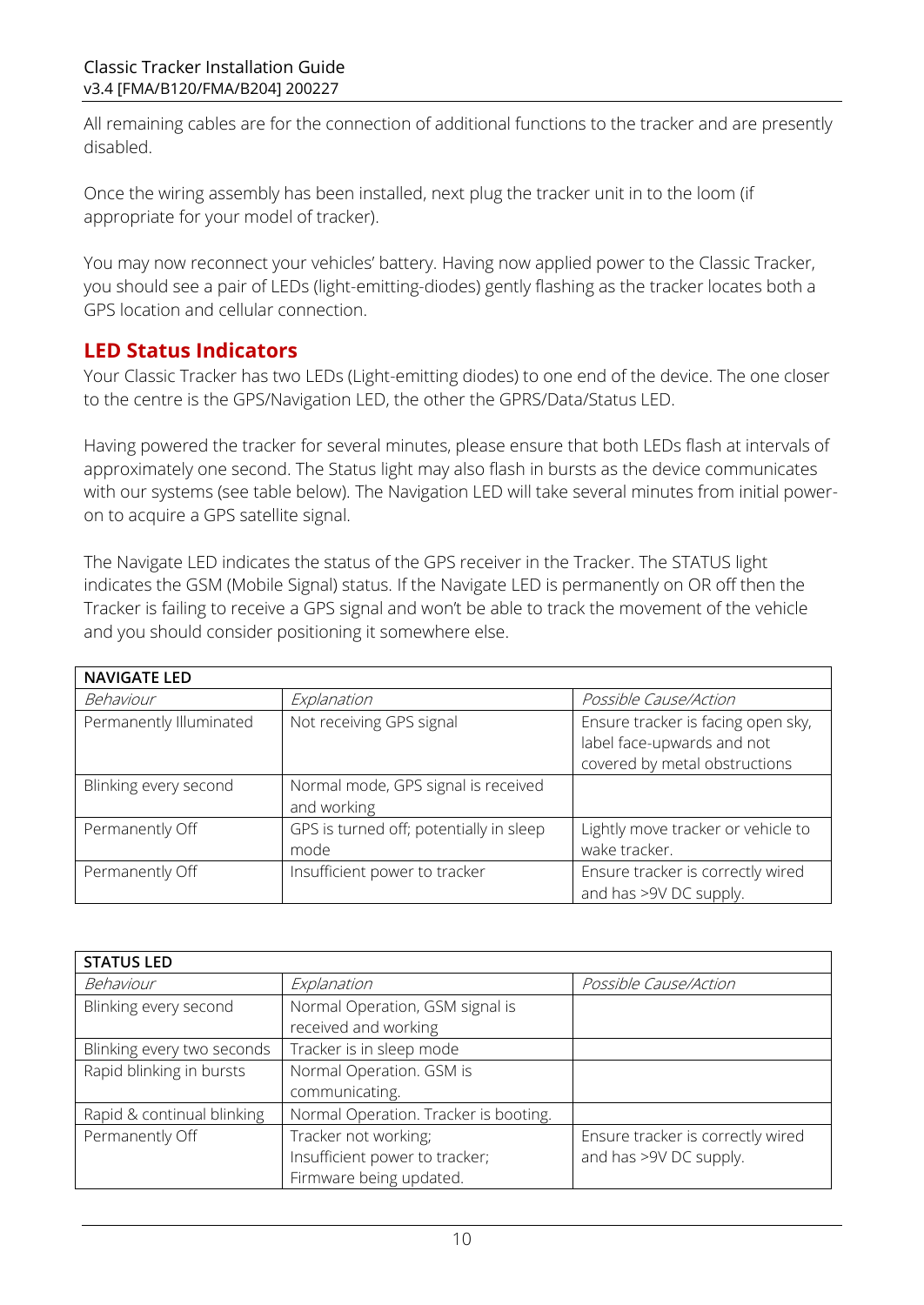Further detail on wiring your tracker and installation is provided at the end of this document.

Please note that your tracker is fitted with a special multi-operator SIM card and will connect to the strongest mobile phone signal in your location. Please make no attempt to remove the SIM card from the tracker unit as this will invalidate your warranty.

Again, please ensure you have made a note of the Tracker Serial Number before moving to the next step.



#### REGISTER THE TRACKER

Please visit our website to register the tracker with your vehicle:

# www.classic-tracker.com/registration

Activation can take up to one business day. You will receive notification that the tracker has been successfully registered on our secure systems. Login credentials for web portal and mobile app will be provided.



#### ACCESS ON-LINE TRACKING

PLEASE NOTE: This service is ONLY available to those customers who have subscribed to either the SAFER, or SAFEST services.

After registration is complete, you will have received an email providing login and password for the Classic Tracker Portal and mobile app. The LOGIN link is available from our website.

Full instructions and help are provided once logged in the portal.

You may also download an Android or iOS App called X-GPS Monitor. Use the same login credentials to access when using the App. Please visit Google Play or App Store on your mobile device to download.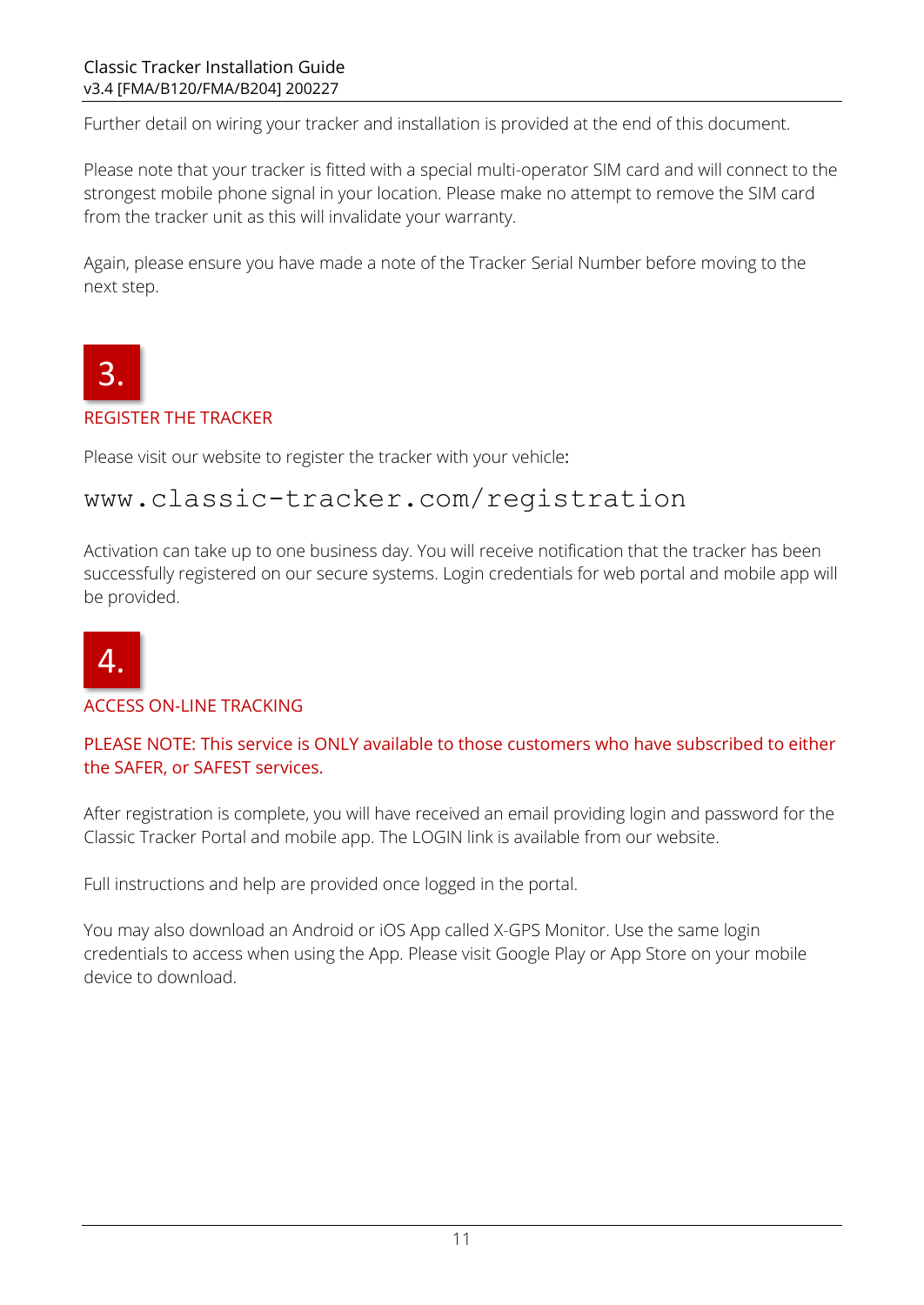## **Further WIRING Recommendations**

Wires should be connected while module is not plugged in/ or the vehicle battery is disconnected.

Wires should be fastened to the other wires or non-moving parts. Try to avoid heat emitting and moving objects near the wires. If factory isolation was removed while connecting wires in to the loom, it should be re-applied when the fitting is finished and tested. If the wires are placed outside or in places where they can be damaged or exposed to heat, humidity, dirt, etc., additional isolation should be applied to the connections. Wires cannot be connected to the board of vehicle computers or control units.

## *Connecting Power Source*

Be sure that the power to the tracker is a CONSTANT SOURCE Supply. i.e. ensure that when the vehicle is turned off, power stays permanently on the RED wire.

When module is connected, voltage should not drop below 9v. It is recommended to connect to the main power cable in the fuse box where possible. Please use an external 3A, 125V fuse.

## *Connecting Ignition Wire*

Be sure to check that this connection is to a real ignition wire. i.e. power does not disappear while the engine is running.

Check this is not an ACC wire (when key is in the first position, most electronics of the vehicle are available).

Check if power is still available when you turn off any of vehicles devices.

## *Connecting Ground Wire – Negative Earth ONLY*

Ground wire should be connected to the vehicle frame or metal parts that are fixed to the frame. If the wire is fixed using a bolt, the loop must be connected to the end of the wire. In some cases, consider removing paint to expose the metal of the vehicle where loop is connected.

NOTE: Connecting the power supply must be carried out using a very low impedance point onboard the vehicle. The best points in the vehicle are the battery terminals. Therefore, we recommend connecting the power of tracker directly to the battery terminals. If this is not possible, another option is to connect the tracker to the main fuse box.

Connection of the GROUND cable must be made to a true vehicle-GND connection point. i.e. a zero-volt, low impedance path back to battery-GND. Connecting the GND at an arbitrary point to the mass of the car is unacceptable, as static and fluctuating voltages on the GROUND line can cause unpredictable tracker behaviour, or even lead to an unstable tracker installation; potentially even its failure.